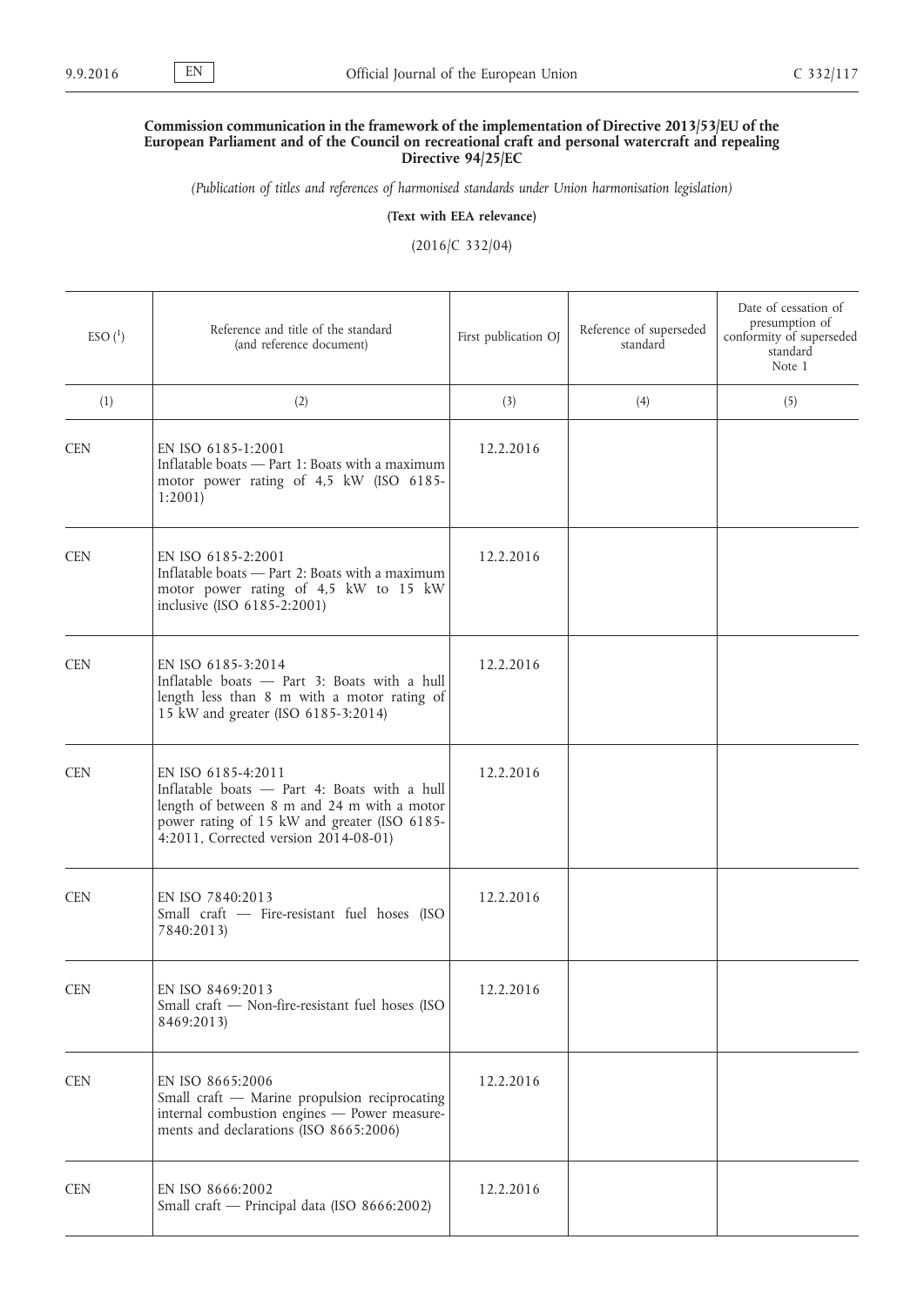| (1)        | (2)                                                                                                                  | (3)       | (4)    | (5) |
|------------|----------------------------------------------------------------------------------------------------------------------|-----------|--------|-----|
| <b>CEN</b> | EN ISO 8847:2004<br>Small craft - Steering gear - Cable and pulley<br>systems (ISO 8847:2004)                        | 12.2.2016 |        |     |
|            | EN ISO 8847:2004/AC:2005                                                                                             | 12.2.2016 |        |     |
| <b>CEN</b> | EN ISO 8849:2003<br>Small craft - Electrically operated direct-current<br>bilge-pumps (ISO 8849:2003)                | 12.2.2016 |        |     |
| <b>CEN</b> | EN ISO 9093-1:1997<br>Small craft - Seacocks and through-hull fit-<br>tings - Part 1: Metallic (ISO 9093-1:1994)     | 12.2.2016 |        |     |
| <b>CEN</b> | EN ISO 9093-2:2002<br>Small craft - Seacocks and through-hull fit-<br>tings - Part 2: Non-metallic (ISO 9093-2:2002) | 12.2.2016 |        |     |
| <b>CEN</b> | EN ISO 9097:1994<br>Small craft - Electric fans (ISO 9097:1991)                                                      | 12.2.2016 |        |     |
|            | EN ISO 9097:1994/A1:2000                                                                                             | 12.2.2016 | Note 3 |     |
| <b>CEN</b> | EN ISO 10088:2013<br>Small craft - Permanently installed fuel systems<br>(ISO 10088:2013)                            | 12.2.2016 |        |     |
| <b>CEN</b> | EN ISO 10133:2012<br>Small craft - Electrical systems - Extra-low-<br>voltage d.c. installations (ISO 10133:2012)    | 12.2.2016 |        |     |
| <b>CEN</b> | EN ISO 10239:2014<br>Small craft - Liquefied petroleum gas (LPG)<br>systems (ISO 10239:2014)                         | 12.2.2016 |        |     |
| <b>CEN</b> | EN ISO 10592:1995<br>Small craft - Hydraulic steering systems (ISO<br>10592:1994)                                    | 12.2.2016 |        |     |
|            | EN ISO 10592:1995/A1:2000                                                                                            | 12.2.2016 | Note 3 |     |
| <b>CEN</b> | EN ISO 11105:1997<br>Small craft - Ventilation of petrol engine and/or<br>petrol tank compartments (ISO 11105:1997)  | 12.2.2016 |        |     |
| <b>CEN</b> | EN ISO 11192:2005<br>Small craft — Graphical symbols<br>(ISO<br>11192:2005)                                          | 12.2.2016 |        |     |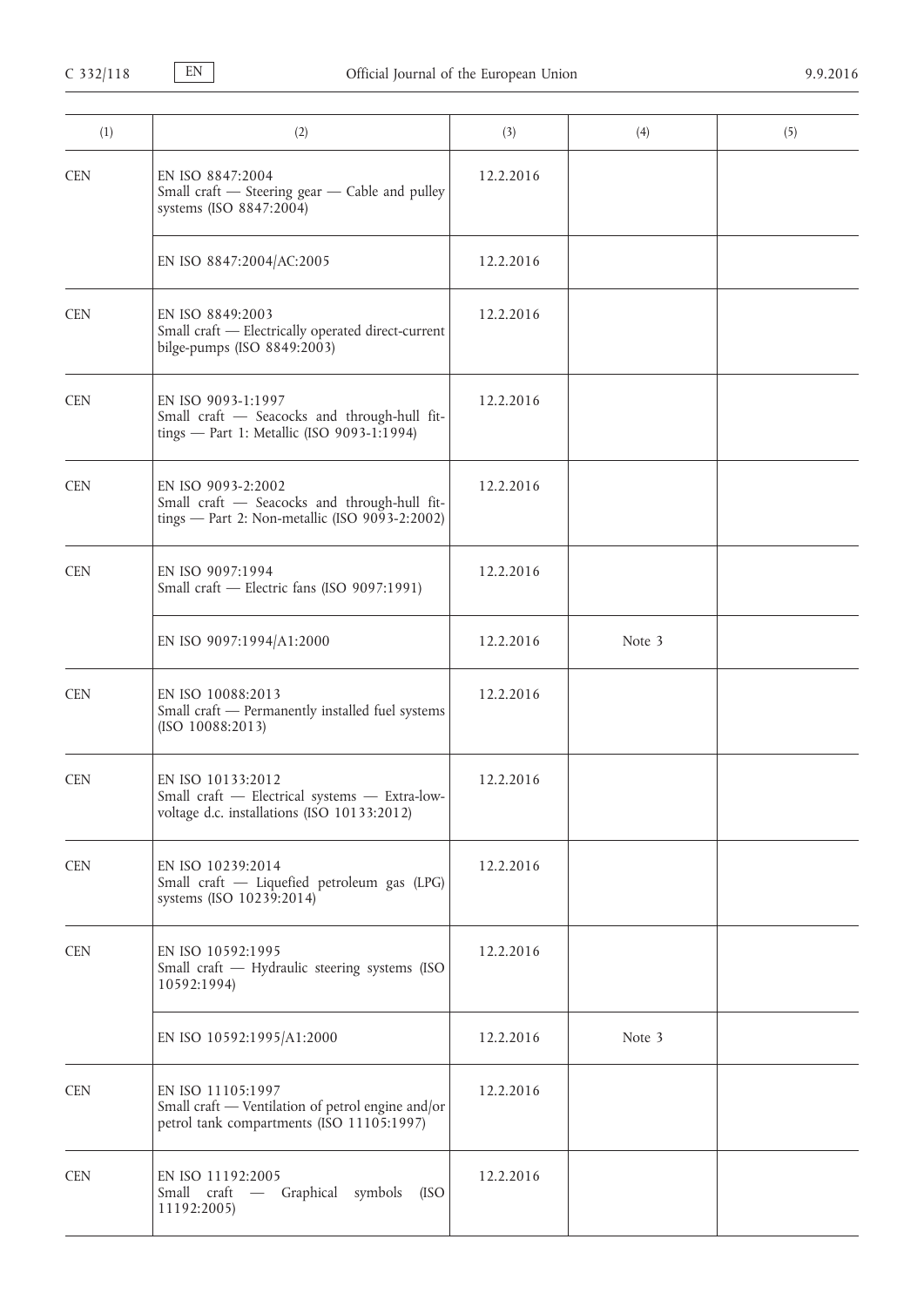| (1)        | (2)                                                                                                                                                                                           | (3)       | (4)                             | (5)       |
|------------|-----------------------------------------------------------------------------------------------------------------------------------------------------------------------------------------------|-----------|---------------------------------|-----------|
| <b>CEN</b> | EN ISO 11547:1995<br>Small craft - Start-in-gear protection (ISO<br>11547:1994)                                                                                                               | 12.2.2016 |                                 |           |
|            | EN ISO 11547:1995/A1:2000                                                                                                                                                                     | 12.2.2016 | Note 3                          |           |
| <b>CEN</b> | EN ISO 11592-1:2016<br>Small craft - Determination of maximum<br>propulsion power rating using manoeuvring<br>speed - Part 1: Craft with a length of hull less<br>than 8 m (ISO 11592-1:2016) | 10.6.2016 | EN ISO 11592:2001<br>Note $2.1$ | 30.9.2016 |
| <b>CEN</b> | EN ISO 11812:2001<br>Small craft - Watertight cockpits and quick-<br>draining cockpits (ISO 11812:2001)                                                                                       | 12.2.2016 |                                 |           |
| <b>CEN</b> | EN ISO 12215-1:2000<br>Small craft - Hull construction and scantlings -<br>Part 1: Materials: Thermosetting resins, glass-fibre<br>reinforcement, reference laminate (ISO 12215-<br>1:2000    | 12.2.2016 |                                 |           |
| <b>CEN</b> | EN ISO 12215-2:2002<br>Small craft - Hull construction and scantlings -<br>Part 2: Materials: Core materials for sandwich<br>construction, embedded materials (ISO 12215-<br>2:2002           | 12.2.2016 |                                 |           |
| <b>CEN</b> | EN ISO 12215-3:2002<br>Small craft - Hull construction and scantlings -<br>Part 3: Materials: Steel, aluminium alloys, wood,<br>other materials (ISO 12215-3:2002)                            | 12.2.2016 |                                 |           |
| <b>CEN</b> | EN ISO 12215-4:2002<br>Small craft - Hull construction and scantlings -<br>Part 4: Workshop and manufacturing (ISO<br>12215-4:2002)                                                           | 12.2.2016 |                                 |           |
| <b>CEN</b> | EN ISO 12215-5:2008<br>Small craft - Hull construction and scantlings -<br>Part 5: Design pressures for monohulls, design<br>stresses, scantlings determination (ISO 12215-<br>5:2008         | 12.2.2016 |                                 |           |
|            | EN ISO 12215-5:2008/A1:2014                                                                                                                                                                   | 12.2.2016 | Note 3                          |           |
| <b>CEN</b> | EN ISO 12215-6:2008<br>Small craft - Hull construction and scantlings -<br>Part 6: Structural arrangements and details (ISO<br>12215-6:2008)                                                  | 12.2.2016 |                                 |           |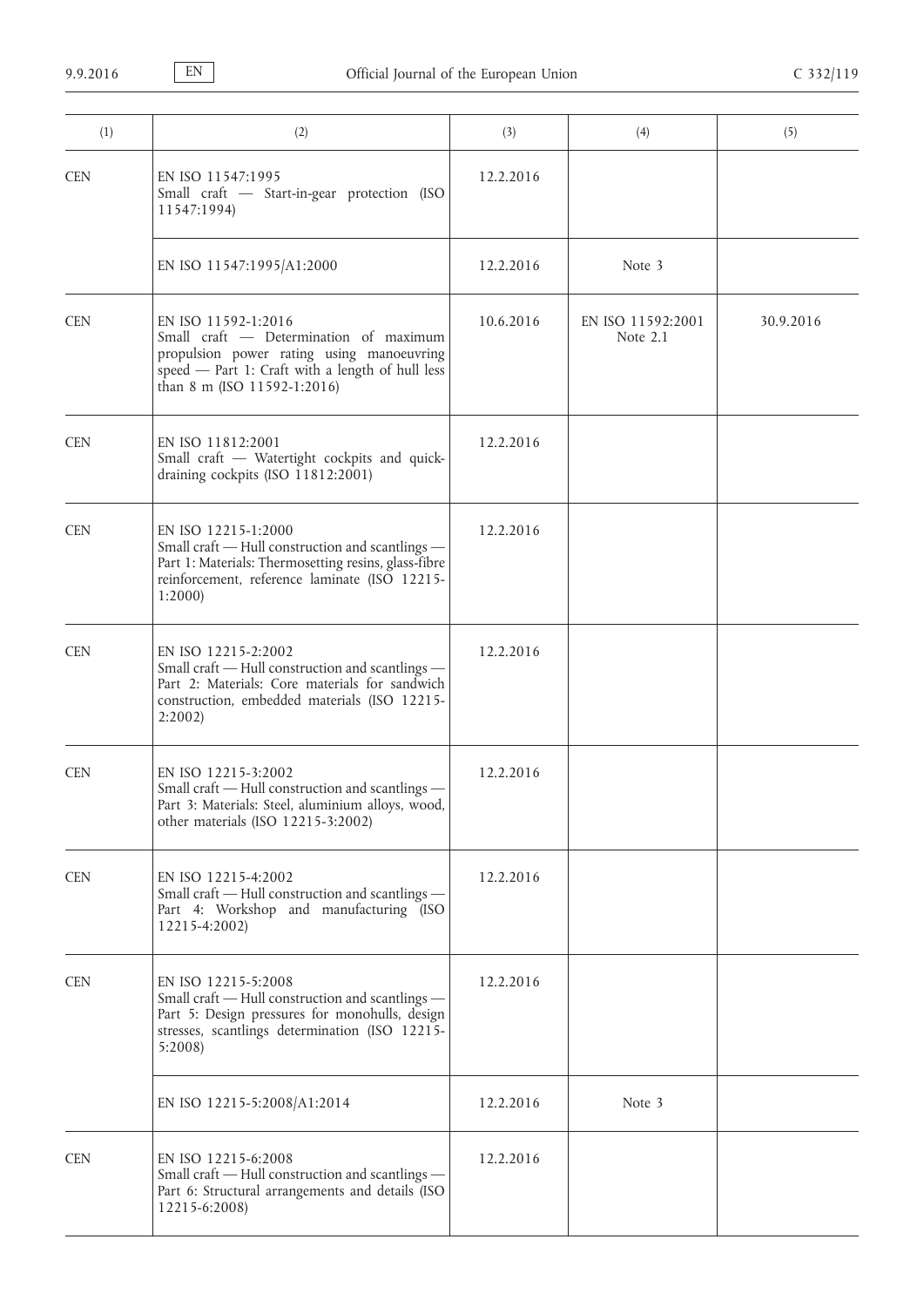| (1)        | (2)                                                                                                                                                                                           | (3)       | (4) | (5) |
|------------|-----------------------------------------------------------------------------------------------------------------------------------------------------------------------------------------------|-----------|-----|-----|
| <b>CEN</b> | EN ISO 12215-8:2009<br>Small craft - Hull construction and scantlings -<br>Part 8: Rudders (ISO 12215-8:2009)                                                                                 | 12.2.2016 |     |     |
|            | EN ISO 12215-8:2009/AC:2010                                                                                                                                                                   | 12.2.2016 |     |     |
| <b>CEN</b> | EN ISO 12215-9:2012<br>Small craft - Hull construction and scantlings -<br>Part 9: Sailing craft appendages (ISO 12215-<br>9:2012                                                             | 12.2.2016 |     |     |
| <b>CEN</b> | EN ISO 12216:2002<br>Small craft - Windows, portlights, hatches,<br>deadlights and doors - Strength and water-<br>tightness requirements (ISO 12216:2002)                                     | 12.2.2016 |     |     |
| <b>CEN</b> | EN ISO 12217-1:2015<br>Small craft - Stability and buoyancy assessment<br>and categorization - Part 1: Non-sailing boats of<br>hull length greater than or equal to 6 m (ISO<br>12217-1:2015) | 12.2.2016 |     |     |
| <b>CEN</b> | EN ISO 12217-2:2015<br>Small craft - Stability and buoyancy assessment<br>and categorization - Part 2: Sailing boats of hull<br>length greater than or equal to 6 m (ISO 12217-<br>2:2015     | 12.2.2016 |     |     |
| <b>CEN</b> | EN ISO 12217-3:2015<br>Small craft - Stability and buoyancy assessment<br>and categorization - Part 3: Boats of hull length<br>less than 6 m (ISO 12217-3:2015)                               | 12.2.2016 |     |     |
| <b>CEN</b> | EN ISO 13297:2014<br>Small craft - Electrical systems - Alternating<br>current installations (ISO 13297:2014)                                                                                 | 12.2.2016 |     |     |
| <b>CEN</b> | EN ISO 13590:2003<br>Small craft - Personal watercraft - Construc-<br>tion and system installation requirements (ISO<br>13590:2003)                                                           | 12.2.2016 |     |     |
|            | EN ISO 13590:2003/AC:2004                                                                                                                                                                     | 12.2.2016 |     |     |
| <b>CEN</b> | EN ISO 14509-1:2008<br>Small craft - Airborne sound emitted by<br>powered recreational craft - Part 1: Pass-by<br>measurement procedures (ISO 14509-1:2008)                                   | 12.2.2016 |     |     |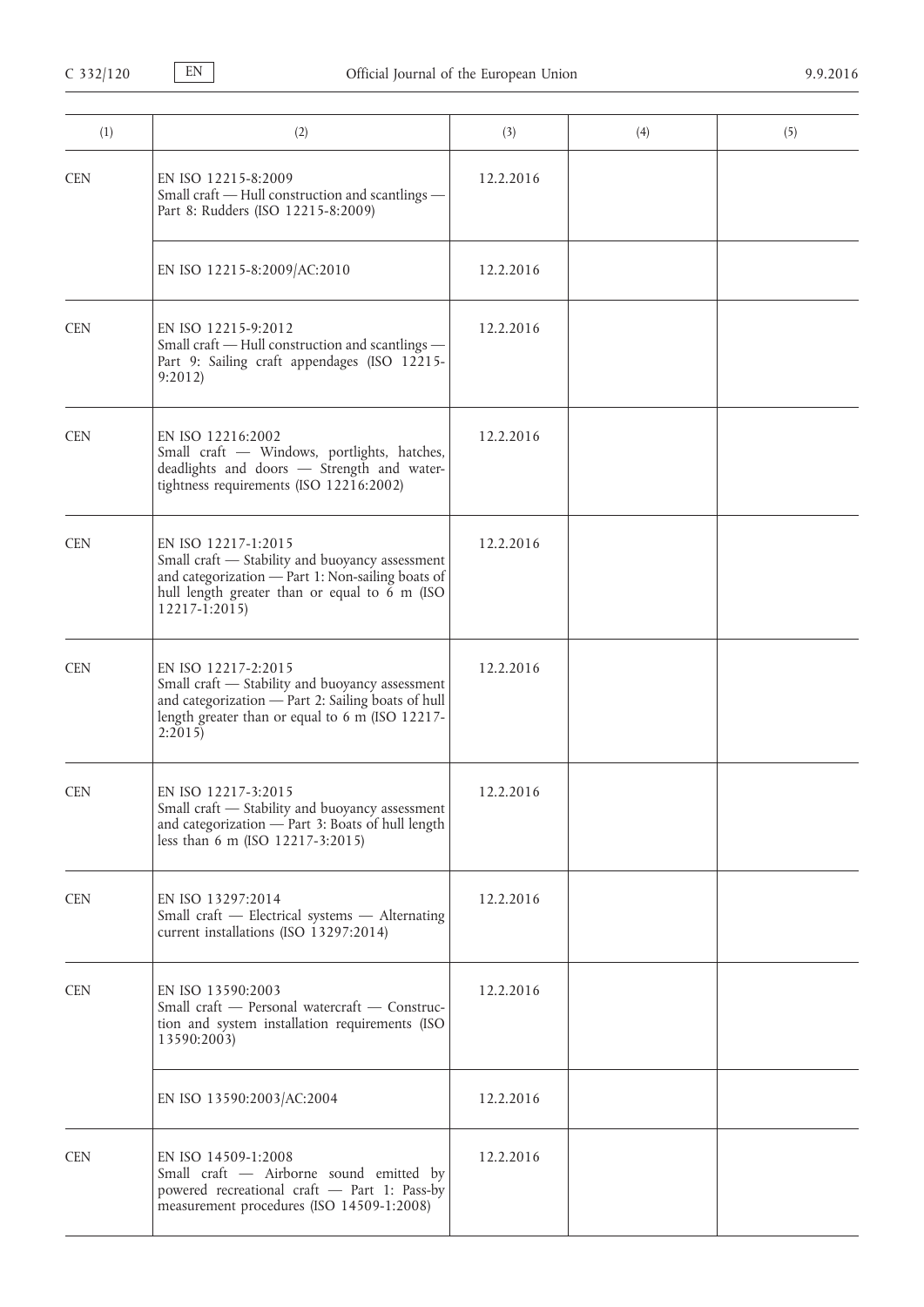| (1)        | (2)                                                                                                                                                                                           | (3)                              | (4)                             | (5)        |
|------------|-----------------------------------------------------------------------------------------------------------------------------------------------------------------------------------------------|----------------------------------|---------------------------------|------------|
| <b>CEN</b> | EN ISO 14509-3:2009<br>Small craft - Airborne sound emitted by<br>powered recreational craft - Part 3: Sound<br>assessment using calculation and measurement<br>procedures (ISO 14509-3:2009) | 12.2.2016                        |                                 |            |
| <b>CEN</b> | EN ISO 14895:2016<br>Small craft - Liquid-fuelled galley stoves and<br>heating appliances (ISO 14895:2016)                                                                                    | This is the first<br>publication | EN ISO 14895:2003<br>Note $2.1$ | 31.12.2016 |
| <b>CEN</b> | EN ISO 14946:2001<br>Small craft - Maximum load capacity (ISO<br>14946:2001)                                                                                                                  | 12.2.2016                        |                                 |            |
|            | EN ISO 14946:2001/AC:2005                                                                                                                                                                     | 12.2.2016                        |                                 |            |
| <b>CEN</b> | EN ISO 15083:2003<br>Small craft - Bilge-pumping systems (ISO<br>15083:2003)                                                                                                                  | 12.2.2016                        |                                 |            |
| <b>CEN</b> | EN ISO 15084:2003<br>Small craft - Anchoring, mooring and towing -<br>Strong points (ISO 15084:2003)                                                                                          | 12.2.2016                        |                                 |            |
| <b>CEN</b> | EN ISO 15584:2001<br>Small craft - Inboard petrol engines - Engine-<br>mounted fuel and electrical components (ISO<br>15584:2001)                                                             | 12.2.2016                        |                                 |            |
| <b>CEN</b> | EN 15609:2012<br>LPG equipment and accessories - LPG propul-<br>sion systems for boats, yachts and other craft                                                                                | 12.2.2016                        |                                 |            |
| <b>CEN</b> | EN ISO 15652:2005<br>Small craft - Remote steering systems for<br>inboard mini jet boats (ISO 15652:2003)                                                                                     | 12.2.2016                        |                                 |            |
| <b>CEN</b> | EN ISO 16147:2002<br>Small craft - Inboard diesel engines - Engine-<br>mounted fuel and electrical components (ISO<br>16147:2002)                                                             | 12.2.2016                        |                                 |            |
|            | EN ISO 16147:2002/A1:2013                                                                                                                                                                     | 12.2.2016                        | Note 3                          |            |
| <b>CEN</b> | EN ISO 16180:2013<br>Small craft - Navigation lights - Installation,<br>placement and visibility (ISO 16180:2013)                                                                             | 12.2.2016                        |                                 |            |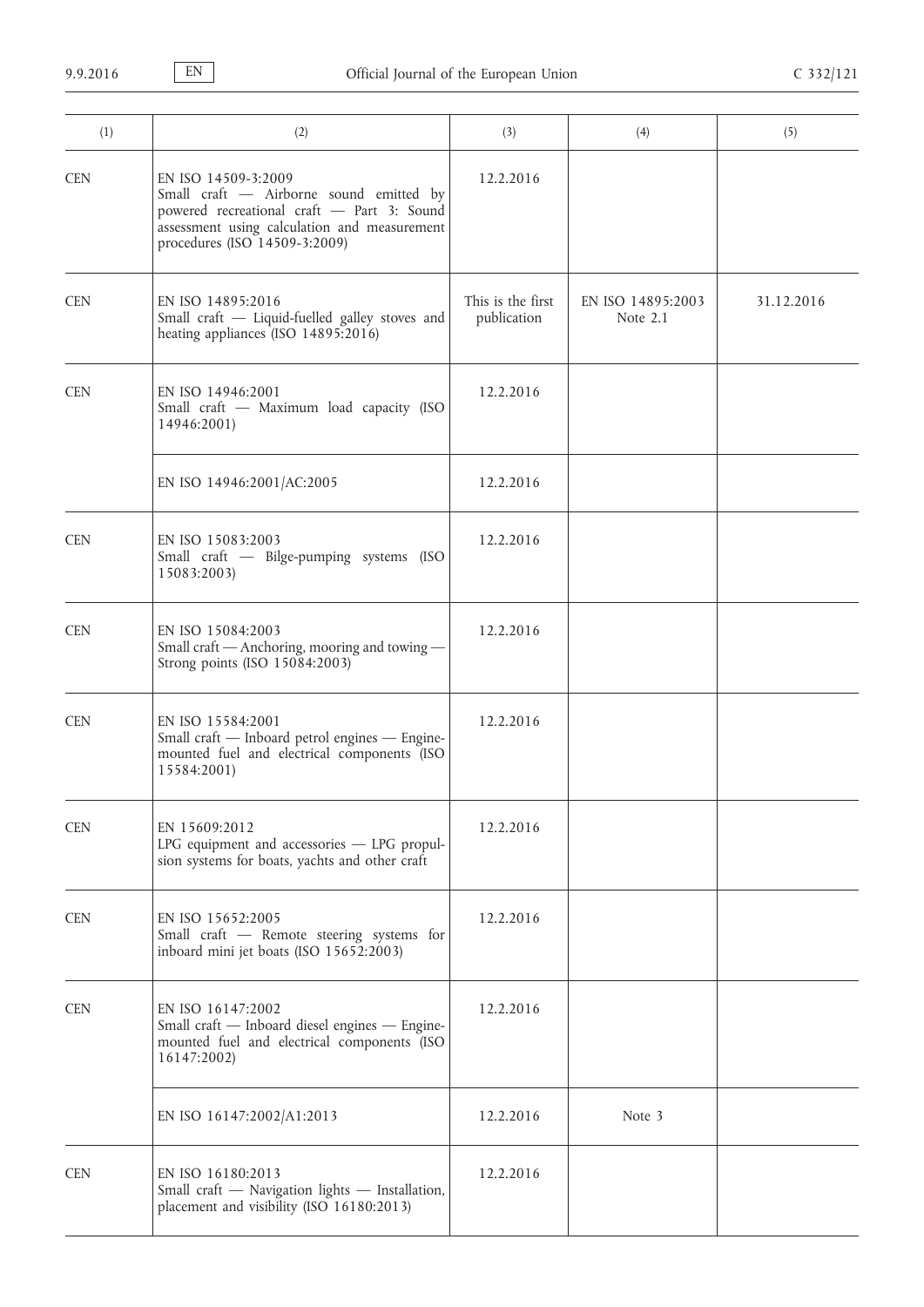| (1)        | (2)                                                                                                                                                                                                      | (3)                              | (4)    | (5)       |
|------------|----------------------------------------------------------------------------------------------------------------------------------------------------------------------------------------------------------|----------------------------------|--------|-----------|
| <b>CEN</b> | EN ISO 16315:2016<br>Small craft - Electric propulsion system (ISO<br>16315:2016)                                                                                                                        | This is the first<br>publication |        |           |
| <b>CEN</b> | EN ISO 18854:2015<br>Small craft - Reciprocating internal combustion<br>engines exhaust emission measurement - Test-<br>bed measurement of gaseous and particulate<br>exhaust emissions (ISO 18854:2015) | 12.2.2016                        |        |           |
| <b>CEN</b> | EN ISO 19009:2015<br>Small craft - Electric navigation lights -<br>Performance of LED lights (ISO 19009:2015)                                                                                            | 12.2.2016                        |        |           |
| <b>CEN</b> | EN ISO 21487:2012<br>Small craft - Permanently installed petrol and<br>diesel fuel tanks (ISO 21487:2012)                                                                                                | 12.2.2016                        |        |           |
|            | EN ISO 21487:2012/A1:2014                                                                                                                                                                                | 12.2.2016                        | Note 3 |           |
|            | EN ISO 21487:2012/A2:2015                                                                                                                                                                                | 10.6.2016                        | Note 3 | 30.6.2016 |
| <b>CEN</b> | EN ISO 25197:2012<br>Small craft - Electrical/electronic control sys-<br>tems for steering, shift and throttle (ISO<br>25197:2012)                                                                       | 12.2.2016                        |        |           |
|            | EN ISO 25197:2012/A1:2014                                                                                                                                                                                | 12.2.2016                        | Note 3 |           |
| <b>CEN</b> | EN 28846:1993<br>Small craft - Electrical devices - Protection<br>against ignition of surrounding flammable gases<br>(ISO 8846:1990)                                                                     | 12.2.2016                        |        |           |
|            | EN 28846:1993/A1:2000                                                                                                                                                                                    | 12.2.2016                        | Note 3 |           |
| <b>CEN</b> | EN 28848:1993<br>Small craft - Remote steering systems (ISO<br>8848:1990)                                                                                                                                | 12.2.2016                        |        |           |
|            | EN 28848:1993/A1:2000                                                                                                                                                                                    | 12.2.2016                        | Note 3 |           |
| <b>CEN</b> | EN 29775:1993<br>Small craft - Remote steering systems for single<br>outboard motors of 15 kW to 40 kW power (ISO<br>9775:1990)                                                                          | 12.2.2016                        |        |           |
|            | EN 29775:1993/A1:2000                                                                                                                                                                                    | 12.2.2016                        | Note 3 |           |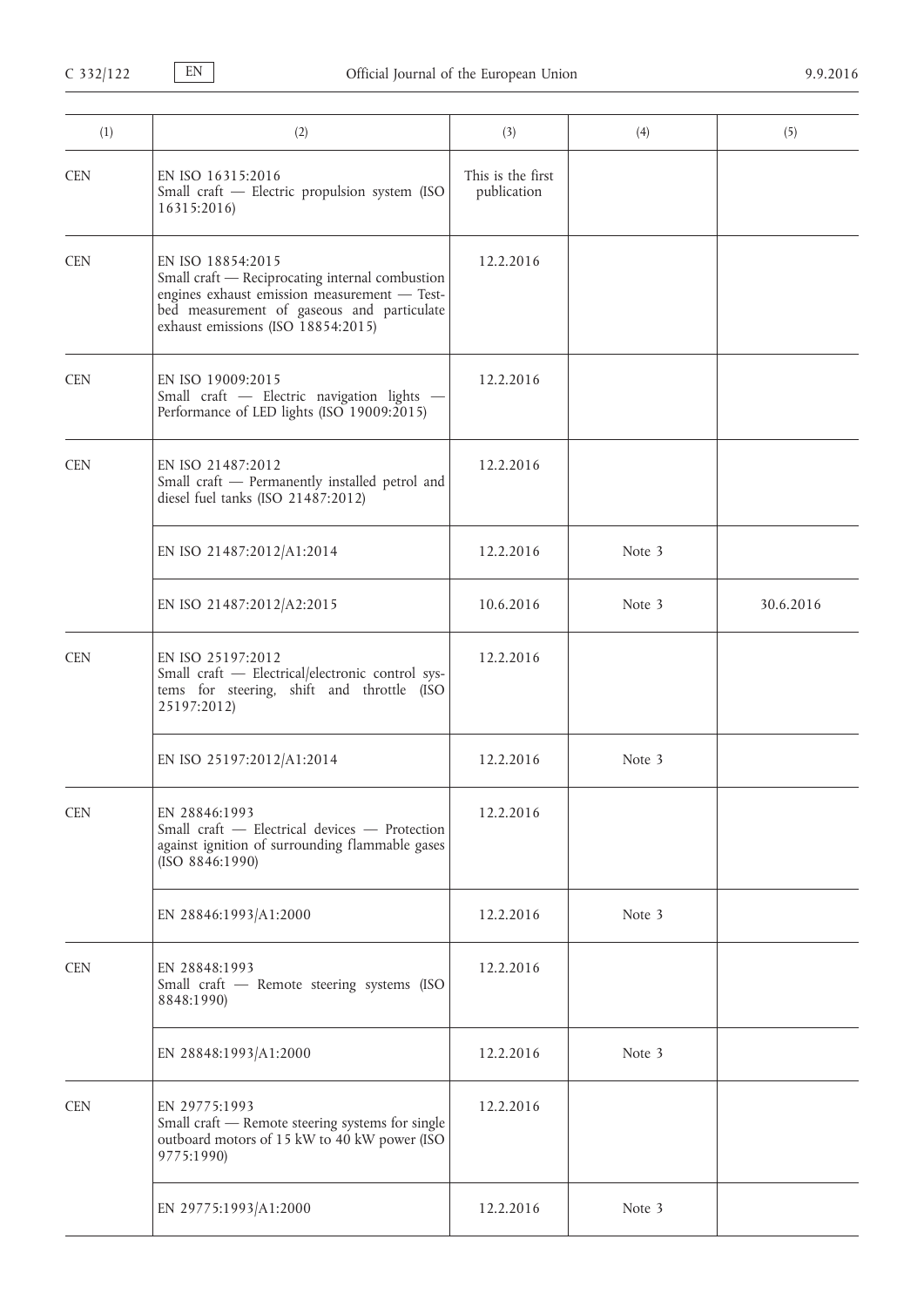| $\left(1\right)$ | (2)                                                                                                        | (3)       | (4) | (5) |
|------------------|------------------------------------------------------------------------------------------------------------|-----------|-----|-----|
| Cenelec          | EN 60092-507:2015<br>Electrical installations in ships - Part 507 -<br>Small vessels<br>IEC 60092-507:2014 | 12.2.2016 |     |     |

 $\binom{1}{1}$ ) ESO: European standardisation organisation:

— CEN: Avenue Marnix 17, B-1000, Brussels, Tel.+32 2 5500811; fax + 32 2 5500819 [\(http://www.cen.eu\)](http://www.cen.eu)

— CENELEC: Avenue Marnix 17, B-1000, Brussels, Tel.+32 2 5196871; fax + 32 2 5196919 ([http://www.cenelec.eu\)](http://www.cenelec.eu)

— ETSI: 650, route des Lucioles, F-06921 Sophia Antipolis, Tel.+33 492 944200; fax +33 493 654716, ([http://www.etsi.eu\)](http://www.etsi.eu)

- Note 1: Generally the date of cessation of presumption of conformity will be the date of withdrawal ('dow'), set by the European standardisation organisation, but attention of users of these standards is drawn to the fact that in certain exceptional cases this can be otherwise.
- Note 2.1: The new (or amended) standard has the same scope as the superseded standard. On the date stated, the superseded standard ceases to give presumption of conformity with the essential or other requirements of the relevant Union legislation.
- Note 2.2: The new standard has a broader scope than the superseded standard. On the date stated the superseded standard ceases to give presumption of conformity with the essential or other requirements of the relevant Union legislation.
- Note 2.3: The new standard has a narrower scope than the superseded standard. On the date stated the (partially) superseded standard ceases to give presumption of conformity with the essential or other requirements of the relevant Union legislation for those products or services that fall within the scope of the new standard. Presumption of conformity with the essential or other requirements of the relevant Union legislation for products or services that still fall within the scope of the (partially) superseded standard, but that do not fall within the scope of the new standard, is unaffected.
- Note 3: In case of amendments, the referenced standard is EN CCCCC:YYYY, its previous amendments, if any, and the new, quoted amendment. The superseded standard therefore consists of EN CCCCC:YYYY and its previous amendments, if any, but without the new quoted amendment. On the date stated, the superseded standard ceases to give presumption of conformity with the essential or other requirements of the relevant Union legislation.

## NOTE:

- Any information concerning the availability of the standards can be obtained either from the European standardisation organisations or from the national standardisation bodies the list of which is published in the *Official Journal of the*  European Union according to Article 27 of the Regulation (EU) No 1025/2012 (<sup>1</sup>).
- Standards are adopted by the European standardisation organisations in English (CEN and CENELEC also publish in French and German). Subsequently, the titles of the standards are translated into all other required official languages of the European Union by the national standardisation bodies. The European Commission is not responsible for the correctness of the titles which have been presented for publication in the Official Journal.
- References to Corrigenda '…/AC:YYYY' are published for information only. A Corrigendum removes printing, linguistic or similar errors from the text of a standard and may relate to one or more language versions (English, French and/or German) of a standard as adopted by a European standardisation organisation.

 $($ <sup>1</sup> ) OJ C 338, 27.9.2014, p. 31.